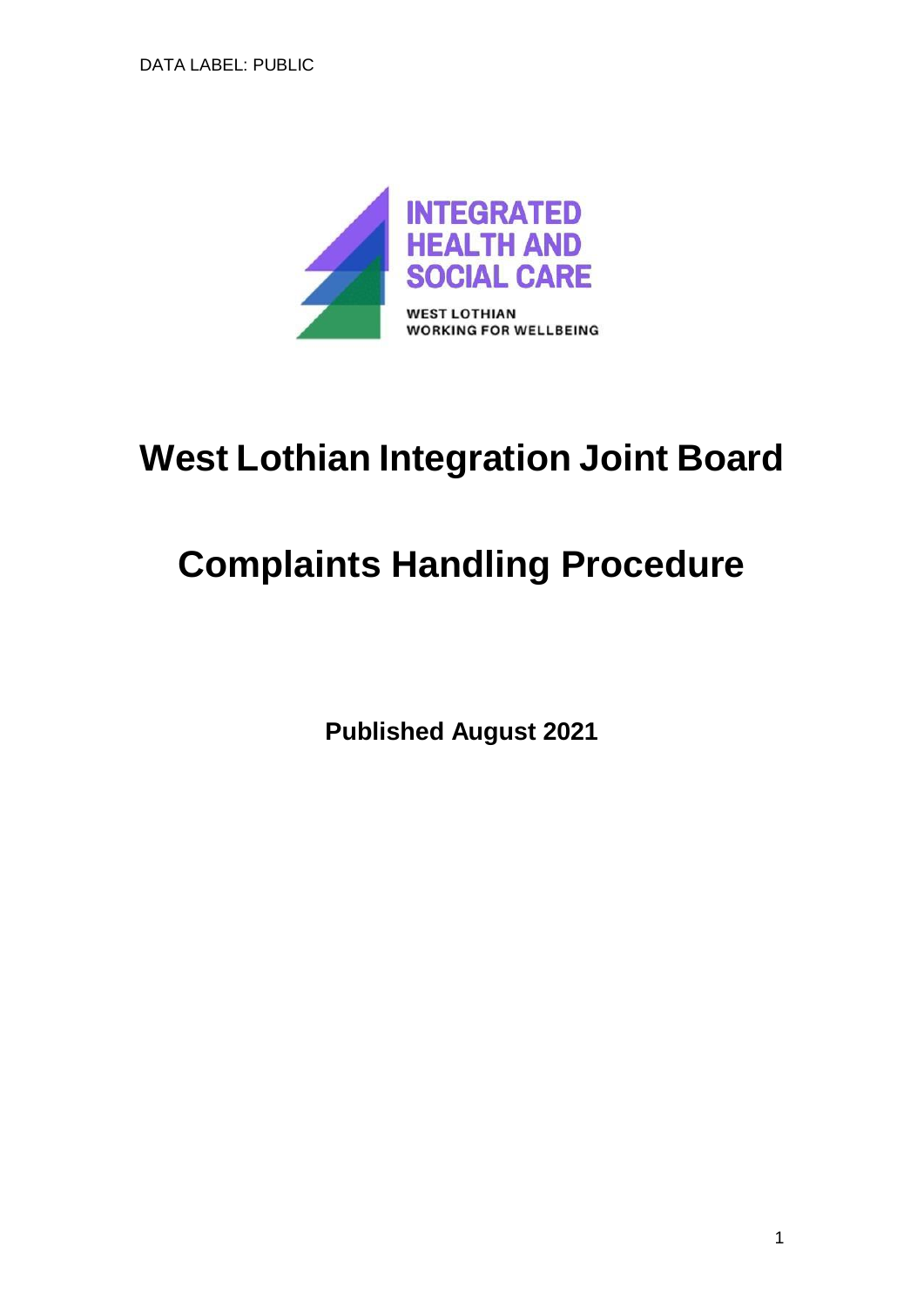## DATA LABEL: PUBLIC

West Lothian Integration Joint Board (IJB) is committed to providing high-quality customer services.

# **We value complaints and use information from them to help us improve our services.**

1. If something goes wrong or you are dissatisfied with our services, please tell us. This leaflet describes our complaints procedure and how to make a complaint. It also tells you about how we will handle your complaint and what you can expect from us.

## **What is a complaint?**

2. We regard a complaint as any expression of dissatisfaction about our action or lack of action, or about the standard of service provided by us or on our behalf.

## **What can I complain about?**

- 3. You can complain about things like:
- failure or refusal to provide a service
- inadequate quality or standard of service, or an unreasonable delay in providing a service
- dissatisfaction with one of our policies or its impact on the individual
- failure to properly apply law, procedure or guidance when delivering services
- failure to follow the appropriate administrative process
- conduct, treatment by or attitude of a member of staff or contractor (**except** where there are arrangements in place for the contractor to handle the complaint themselves); or
- disagreement with a decision, (**except** where there is a statutory procedure for challenging that decision, or an established appeals process followed throughout the sector).
	- 4. Your complaint may involve more than one issue or be about someone working on our behalf.

## **What can't I complain about?**

- 5. There are some things we can't deal with through our complaints handling procedure. These include:
- a routine first-time request for a service
- a request for compensation only
- issues that are in court or have already been heard by a court or a tribunal (if you decide to take legal action, you should let us know as the complaint cannot then be considered under this process)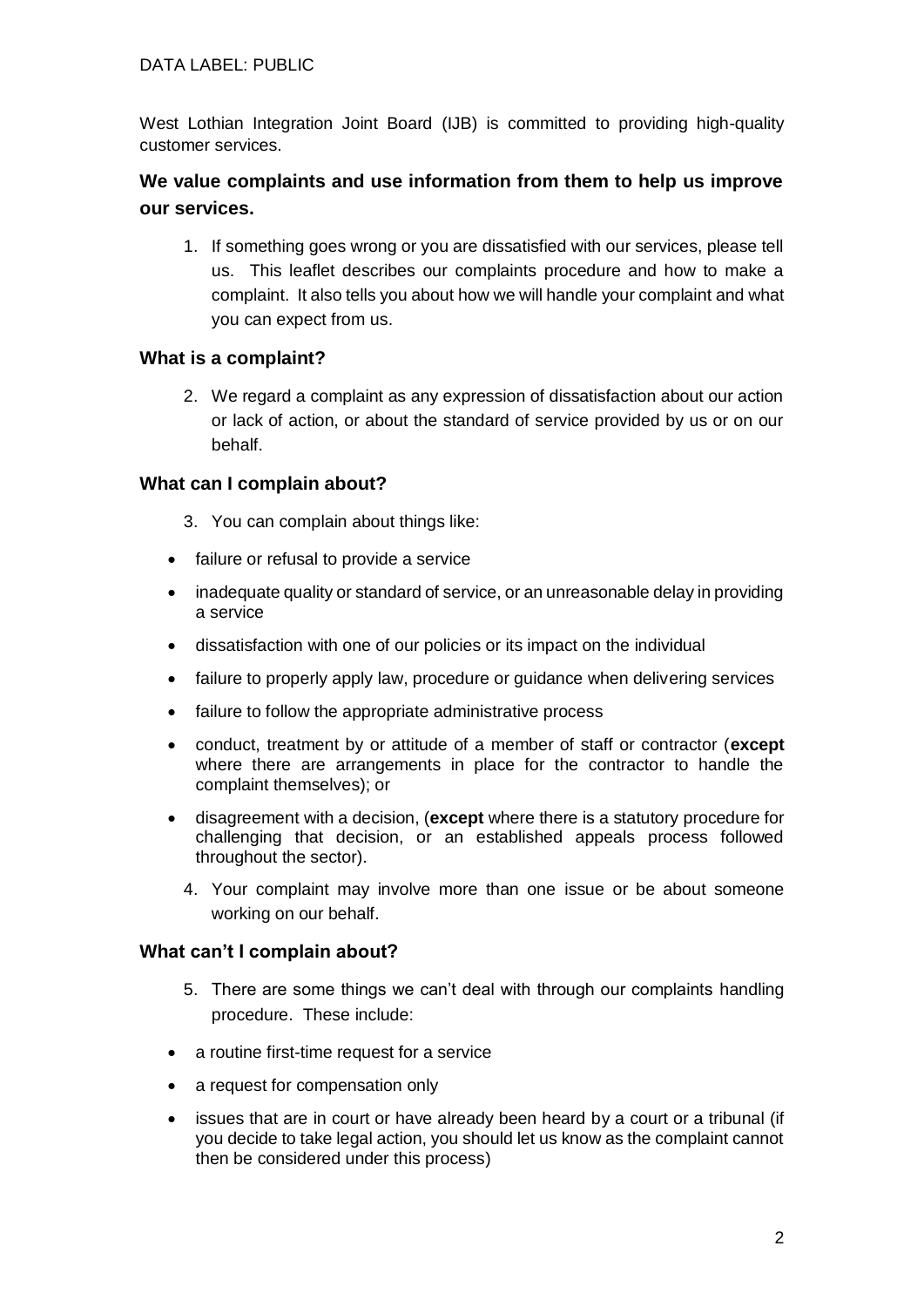- disagreement with a decision where there is a statutory procedure for challenging that decision (such as for freedom of information and subject access requests), or an established appeals process followed throughout the sector
- a request for information under the Data Protection or Freedom of Information (Scotland) Acts
- a grievance by a staff member or a grievance relating to employment or staff recruitment
- a concern raised internally by a member of staff (which was not about a service they received, such as a whistleblowing concern)
- a concern about a child or an adult's safety
- an attempt to reopen a previously concluded complaint or to have a complaint reconsidered where we have already given our final decision
- abuse or unsubstantiated allegations about our organisation or staff where such actions would be covered by our Unacceptable Actions Policy; or
- a concern about the actions or service of a different organisation, where we have no involvement in the issue (**except** where the other organisation is delivering services on our behalf).
- 6. If other procedures or rights of appeal can help you resolve your concerns, we will give information and advice to help you.

## **Who can complain?**

7. Anyone who receives, requests or is directly affected by our services can make a complaint to us. This includes the representative of someone who is dissatisfied with our service (for example, a relative, friend, advocate or adviser). If you are making a complaint on someone else's behalf, you will normally need their written consent. Please also read the section on **Getting help to make your complaint** below.

## **How do I complain?**

- 8. You can complain in person at West Lothian Civic Centre Reception, by phone, in writing, or by email.
- 9. It is easier for us to address complaints if you make them quickly and directly to the service concerned. So please talk to a member of our staff at the service you are complaining about. Then they can try to resolve the issue.

### 10. When complaining, please tell us:

- your full name and contact details
- as much as you can about the complaint
- what has gone wrong; and
- what outcome you are seeking.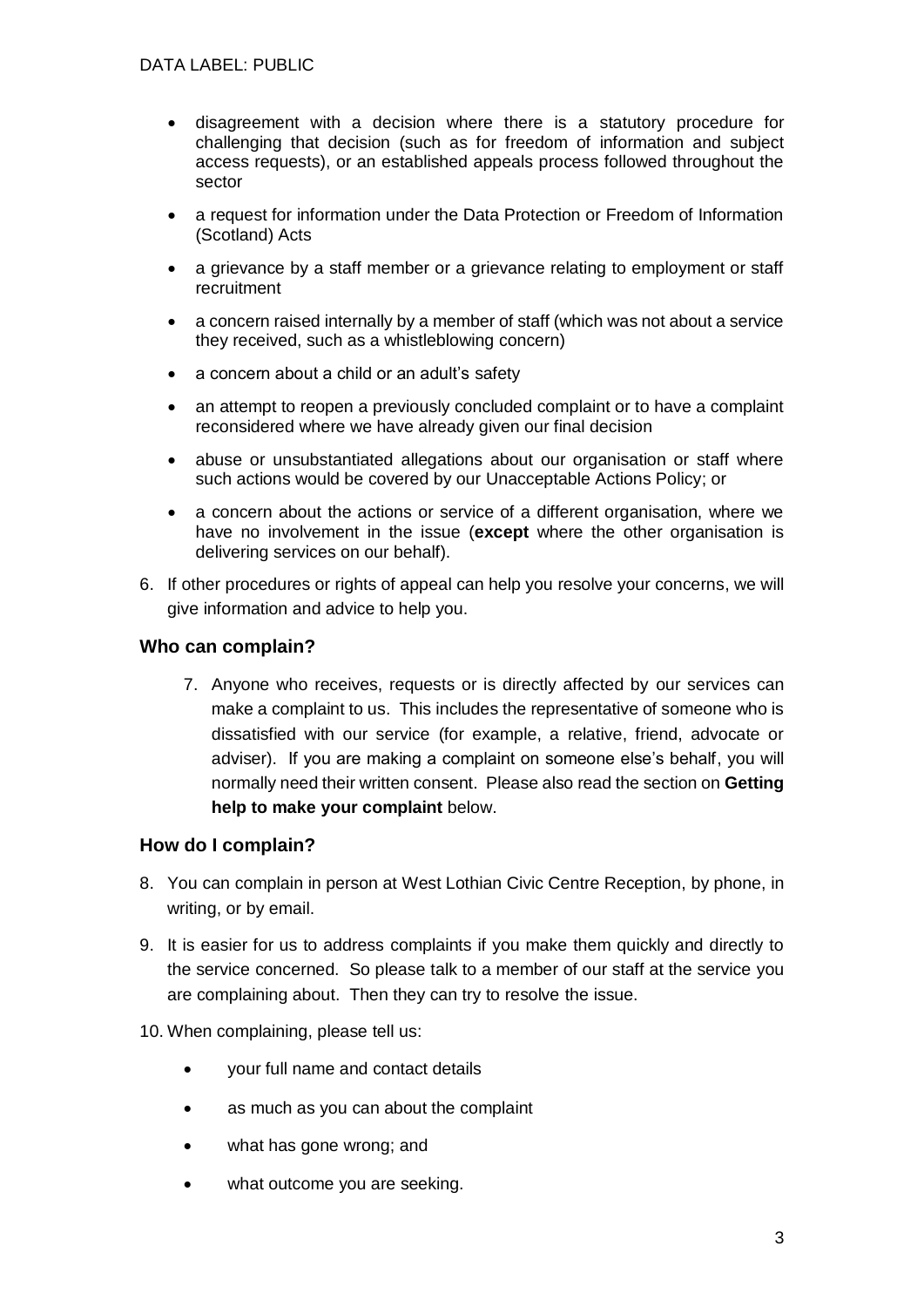## **Our contact details**

Phone us: 01506 280000

Email us: [customer.service@westlothian.gov.uk](mailto:customer.service@westlothian.gov.uk)

Write to us: Chief Officer West Lothian Integration Joint Board West Lothian Civic Centre Howden South Road **Livingston** EH54 6FF

<https://westlothianhscp.org.uk/hsci>

## **How long do I have to make a complaint?**

11. Normally, you must make your complaint within six months of:

- the event you want to complain about; or
- finding out that you have a reason to complain.
- 12. In exceptional circumstances, we may be able to accept a complaint after the time limit. If you feel that the time limit should not apply to your complaint, please tell us why.

### **What happens when I have complained?**

13. We will always tell you who is dealing with your complaint. Our complaints procedure has two stages.

# **Stage 1: Frontline response**

- 14. We aim to respond to complaints quickly (where possible, when you first tell us about the issue). This could mean an on-the-spot apology and explanation if something has clearly gone wrong, or immediate action to resolve the problem.
- 15. We will give you our decision at stage 1 in five working days or less, unless there are exceptional circumstances.
- 16. If you are not satisfied with the response we give at this stage, we will tell you what you can do next. If you choose to, you can take your complaint to stage 2. You must normally ask us to consider your complaint at stage 2 either:
	- within six months of the event you want to complain about or finding out that you have a reason to complain; or
	- within two months of receiving your stage 1 response (if this is later).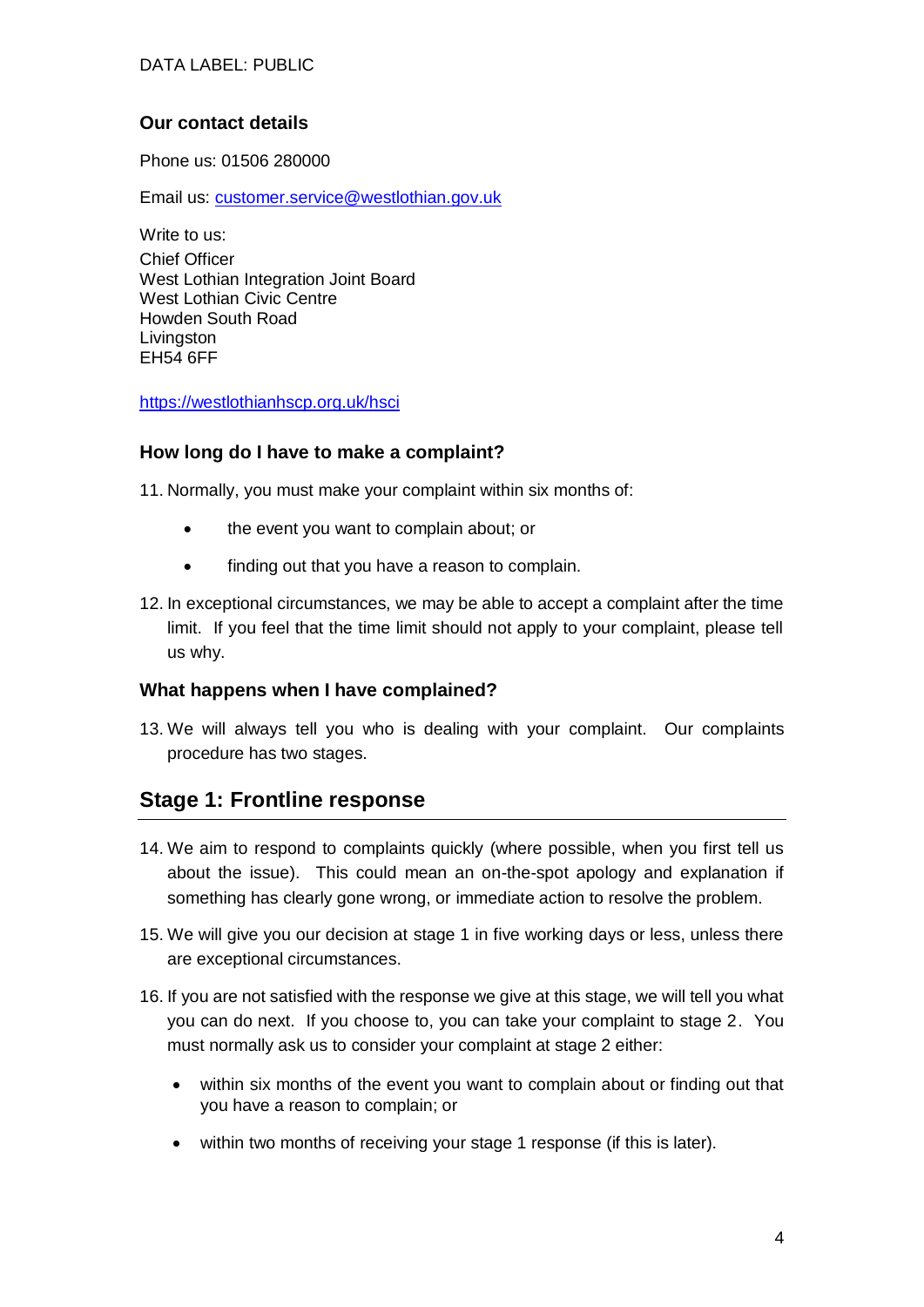17. In exceptional circumstances, we may be able to accept a stage 2 complaint after the time limit. If you feel that the time limit should not apply to your complaint, please tell us why.

# **Stage 2: Investigation**

18. Stage 2 deals with two types of complaint: where the customer remains dissatisfied after stage 1 and those that clearly require investigation, and so are handled directly at this stage. If you do not wish your complaint to be handled at stage 1, you can ask us to handle it at stage 2 instead.

19. When using stage 2:

- we will acknowledge receipt of your complaint within three working days
- we will confirm our understanding of the complaint we will investigate and what outcome you are looking for
- we will try to resolve your complaint where we can (in some cases we may suggest using an alternative complaint resolution approach, such as mediation); and
- where we cannot resolve your complaint, we will give you a full response as soon as possible, normally within 20 working days.
- 20. If our investigation will take longer than 20 working days, we will tell you. We will tell you our revised time limits and keep you updated on progress.

# **What if I'm still dissatisfied?**

21. After we have given you our final decision, if you are still dissatisfied with our decision or the way we dealt with your complaint, you can ask the Scottish Public Services Ombudsman (SPSO) to look at it.

The SPSO are an independent organisation that investigates complaints. They are not an advocacy or support service (but there are other organisations who can help you with advocacy or support).

You can ask the SPSO to look at your complaint if:

- you have gone all the way through the IJB's complaints handling procedure
- it is less than 12 months after you became aware of the matter you want to complain about; and
- the matter has not been (and is not being) considered in court.

The SPSO will ask you to complete a complaint form and provide a copy of our final response to your complaint. You can do this online at **[www.spso.org.uk/complain/form](http://www.spso.org.uk/complain/form)** or call them on Freephone 0800 377 7330.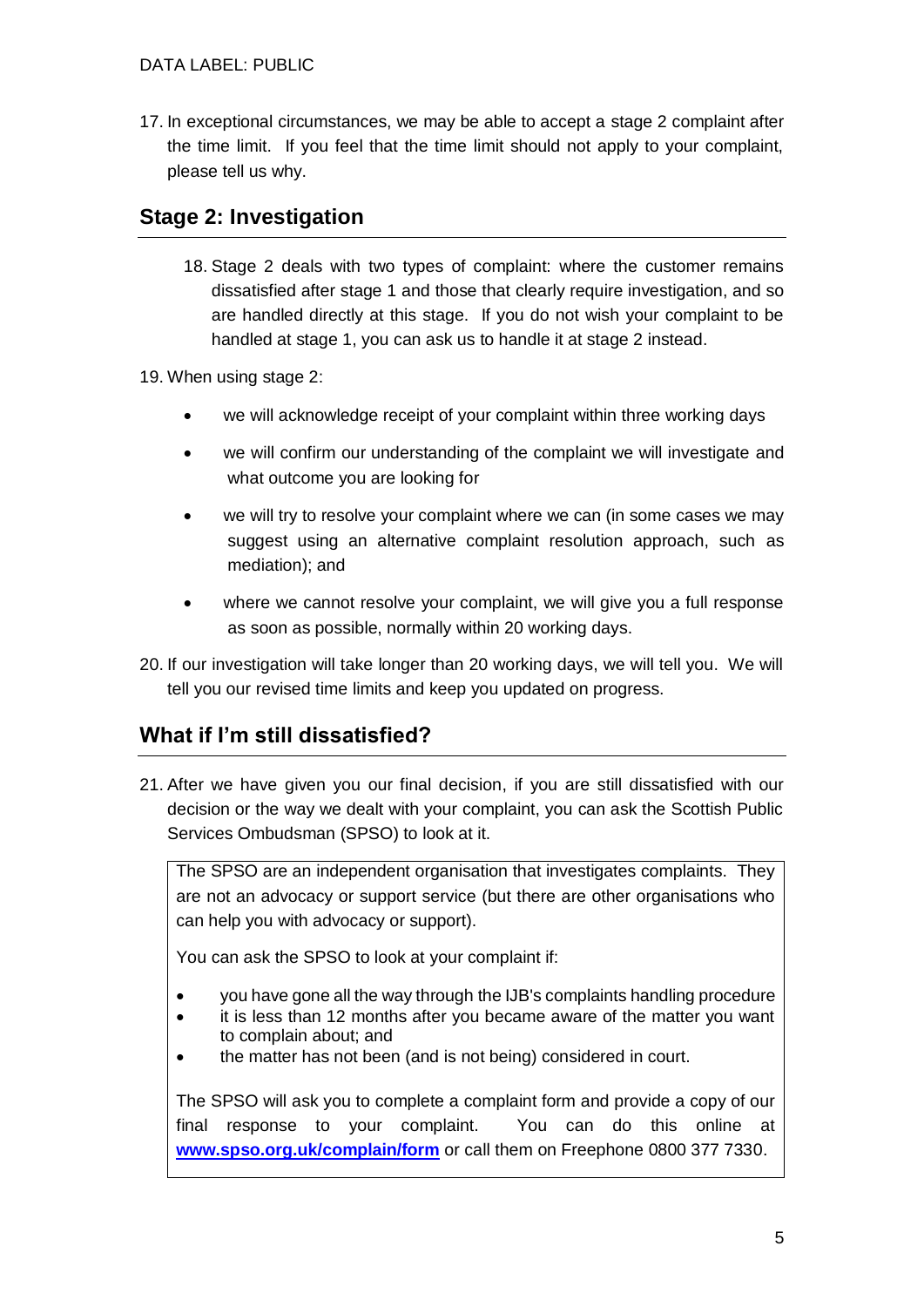| You may wish to get independent support or advocacy to help you progress your<br>complaint. See the section on Getting help to make your complaint below. |                                                                            |
|-----------------------------------------------------------------------------------------------------------------------------------------------------------|----------------------------------------------------------------------------|
| The SPSO's contact details are:                                                                                                                           |                                                                            |
| <b>SPSO</b><br><b>Bridgeside House</b><br>99 McDonald Road<br>Edinburgh<br>FH74NS                                                                         | (if you would like to visit in person, you must make an appointment first) |
| Their freepost address is:<br><b>FREEPOST SPSO</b>                                                                                                        |                                                                            |
| Freephone:<br>Online contact<br>Website:                                                                                                                  | 0800 377 7330<br>www.spso.org.uk/contact-us<br>www.spso.org.uk             |

# **Getting help to make your complaint**

- 22. We understand that you may be unable or reluctant to make a complaint yourself. We accept complaints from the representative of a person who is dissatisfied with our service. We can take complaints from a friend, relative, or an advocate, if you have given them your consent to complain for you.
- 23. You can find out about advocates in your area by contacting the Scottish Independent Advocacy Alliance:

## **Scottish Independent Advocacy Alliance**

Tel: 0131 510 9410 Website: **www.siaa.org.uk**

24. You can find out about advisers in your area through Citizens Advice Scotland:

### **Citizens Advice Scotland**

Website: **www.cas.org.uk** or check your phone book for your local citizens advice bureau.

25. We are committed to making our service easy to use for all members of the community. In line with our statutory equalities duties, we will always ensure that reasonable adjustments are made to help you access and use our services. For interpretation and translation services please telephone the Customer Service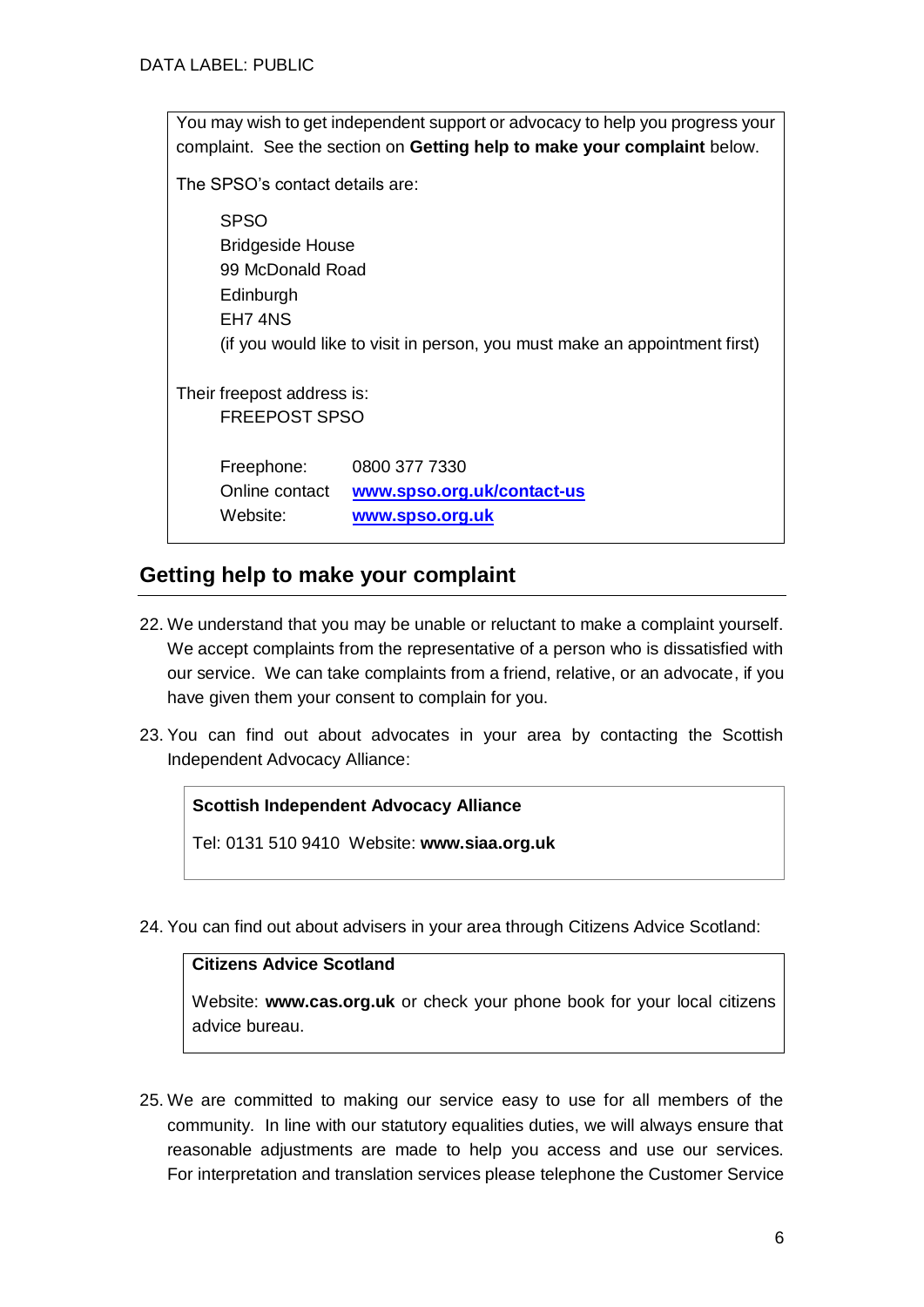Centre on **01506 280000**. We also use **[Recite Me text speak software](https://www.westlothian.gov.uk/accessibility)** on our website - <https://westlothianhscp.org.uk/hsci>

## **Deaf or hard of hearing**

- 26. British Sign Language (BSL) users can contact us direct by using the Contact **[Scotland Website](http://contactscotland-bsl.org/)**
- 27. Alternatively you can use the Next Generation Text Service also known as Text Relay by dialling **18001 + 01506 280000**